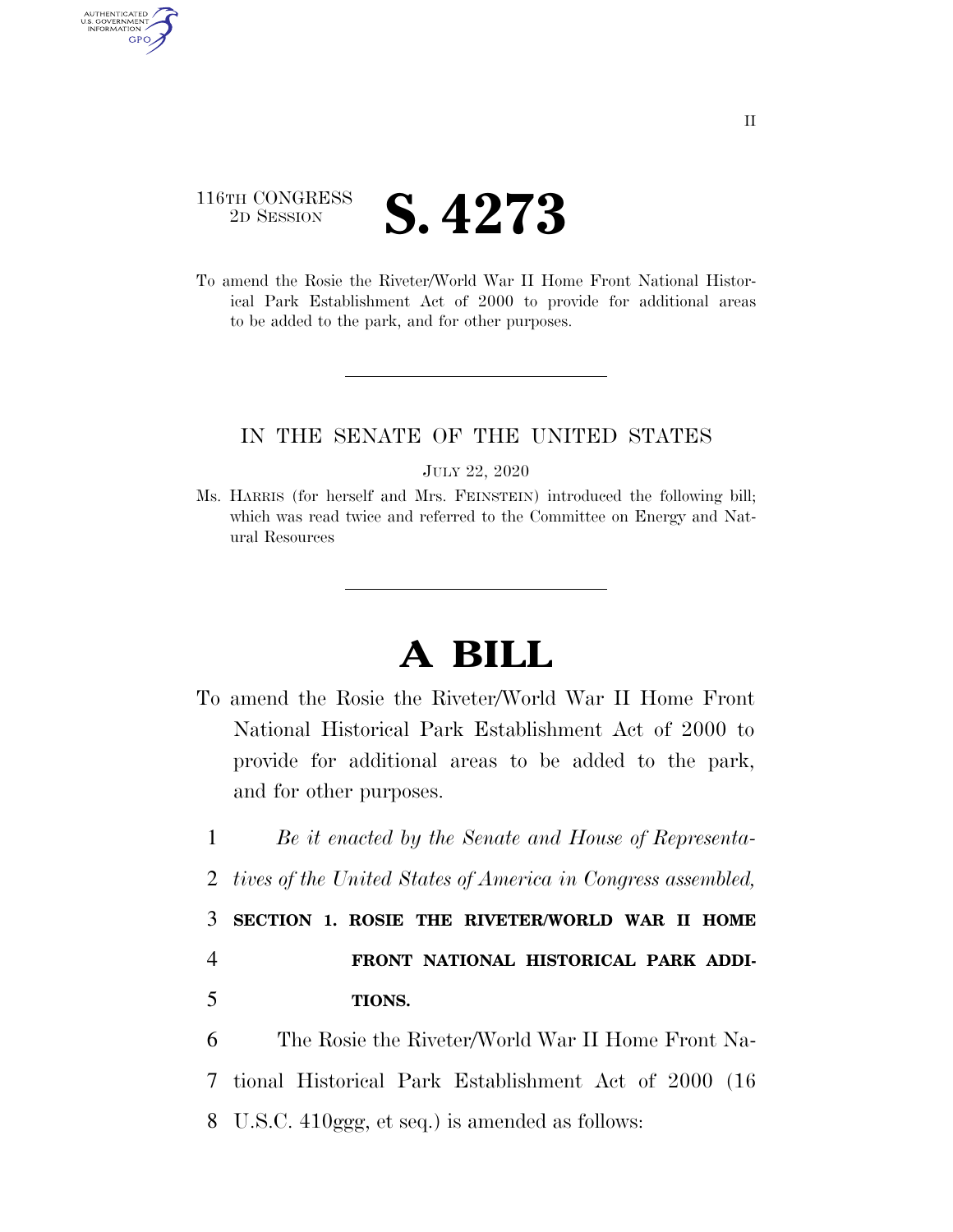| $\mathbf{1}$   | $(1)$ In section $2(b)$ , by adding at the end the           |
|----------------|--------------------------------------------------------------|
| $\overline{2}$ | following: "Not later than 180 days after areas are          |
| 3              | added to the park administratively or by Federal             |
| $\overline{4}$ | law, the Secretary shall update the map to include           |
| 5              | the added areas.".                                           |
| 6              | $(2)$ By adding at the end of section 2, the fol-            |
| 7              | lowing:                                                      |
| 8              | "(c) ADDITIONAL AREAS INCLUDED.—In addition to               |
| 9              | areas included under subsection (b), the park shall include  |
| 10             | the following:                                               |
| 11             | $\lq(1)$ The Nystrom Elementary School–The                   |
| 12             | Maritime Building, as listed on the National Reg-            |
| 13             | ister of Historic Places.                                    |
| 14             | $\cdot\cdot\cdot(2)$ Such other areas as the Secretary deems |
| 15             | appropriate.".                                               |
| 16             | (3) By amending section $3(e)(2)$ to read as fol-            |
| 17             | lows:                                                        |
| 18             | $\lq(2)$ OTHER PROPERTY.—Within the bound-                   |
| 19             | aries of the park, the Secretary may acquire lands,          |
| 20             | improvements, waters, or interests therein, by dona-         |
| 21             | tion, purchase, exchange or transfer. Any lands, or          |
| 22             | interests therein, owned by the State of California or       |
| 23             | any political subdivision thereof, may be acquired           |
| 24             | only by donation. When any tract of land is only             |
| 25             | partly within such boundaries, the Secretary may ac-         |